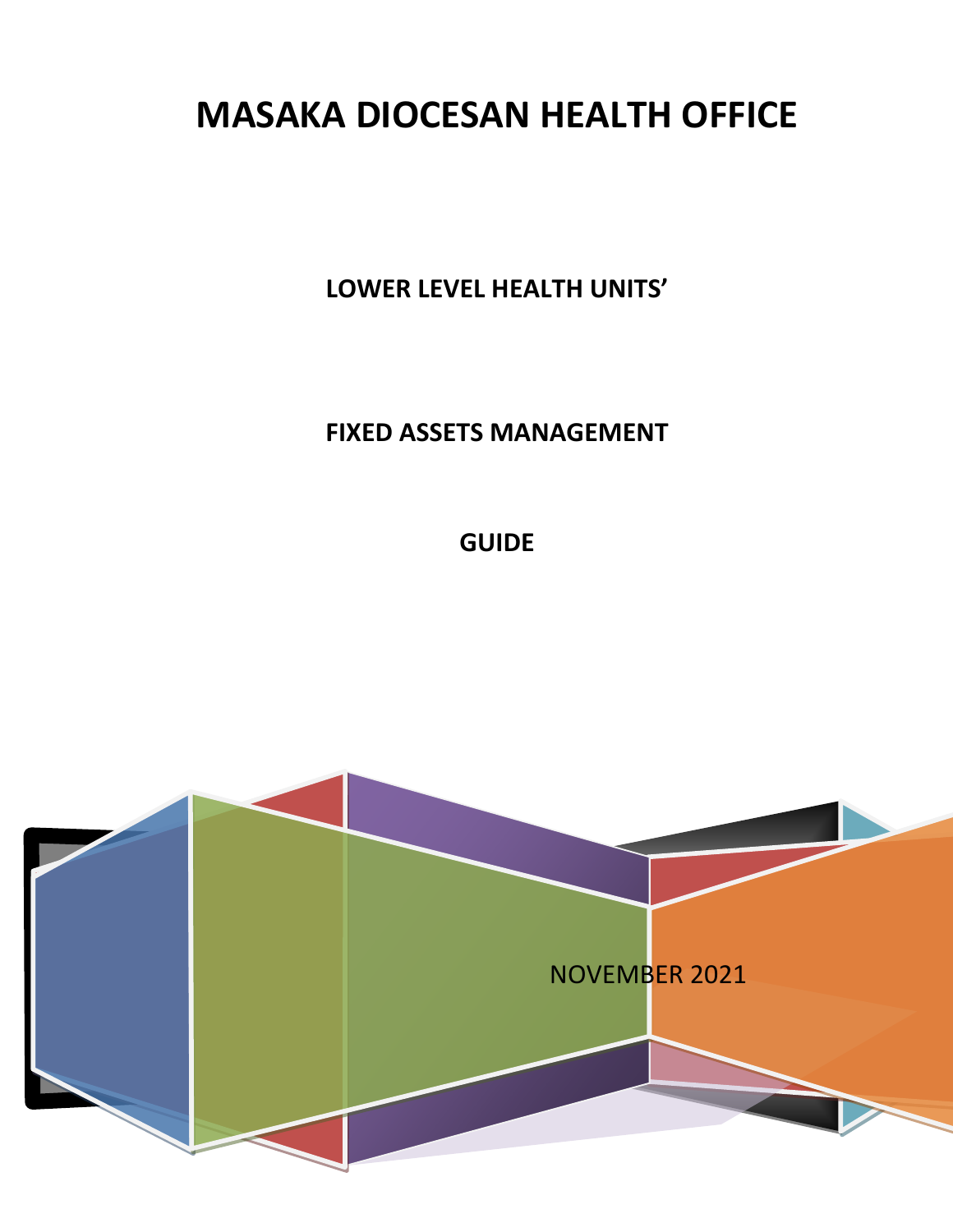# **TABLE OF CONTENTS**

| 1              |                                                                 |  |  |  |
|----------------|-----------------------------------------------------------------|--|--|--|
| $\overline{2}$ |                                                                 |  |  |  |
| 3              |                                                                 |  |  |  |
|                |                                                                 |  |  |  |
| 3.1            |                                                                 |  |  |  |
| 3.2<br>3.3     |                                                                 |  |  |  |
| 3.4            |                                                                 |  |  |  |
| 3.5            |                                                                 |  |  |  |
| 3.6            |                                                                 |  |  |  |
| 3.7            |                                                                 |  |  |  |
| 3.7.1          |                                                                 |  |  |  |
| 3.7.2          |                                                                 |  |  |  |
| 3.8            |                                                                 |  |  |  |
| 3.9            |                                                                 |  |  |  |
| 3.10           |                                                                 |  |  |  |
| 3.10.1         |                                                                 |  |  |  |
| 3.10.2         |                                                                 |  |  |  |
| 3.10.3         |                                                                 |  |  |  |
| 3.10.4         |                                                                 |  |  |  |
| 3.10.5         |                                                                 |  |  |  |
| 3.11           |                                                                 |  |  |  |
| 3.11.1         |                                                                 |  |  |  |
| 3.11.2         |                                                                 |  |  |  |
| 3.11.3         |                                                                 |  |  |  |
| 3.11.4         |                                                                 |  |  |  |
| 3.11.5         |                                                                 |  |  |  |
| 4              |                                                                 |  |  |  |
| 4.1            |                                                                 |  |  |  |
| 4.2            | Procurement and Fixed Assets Management Structure in MDLLUs  14 |  |  |  |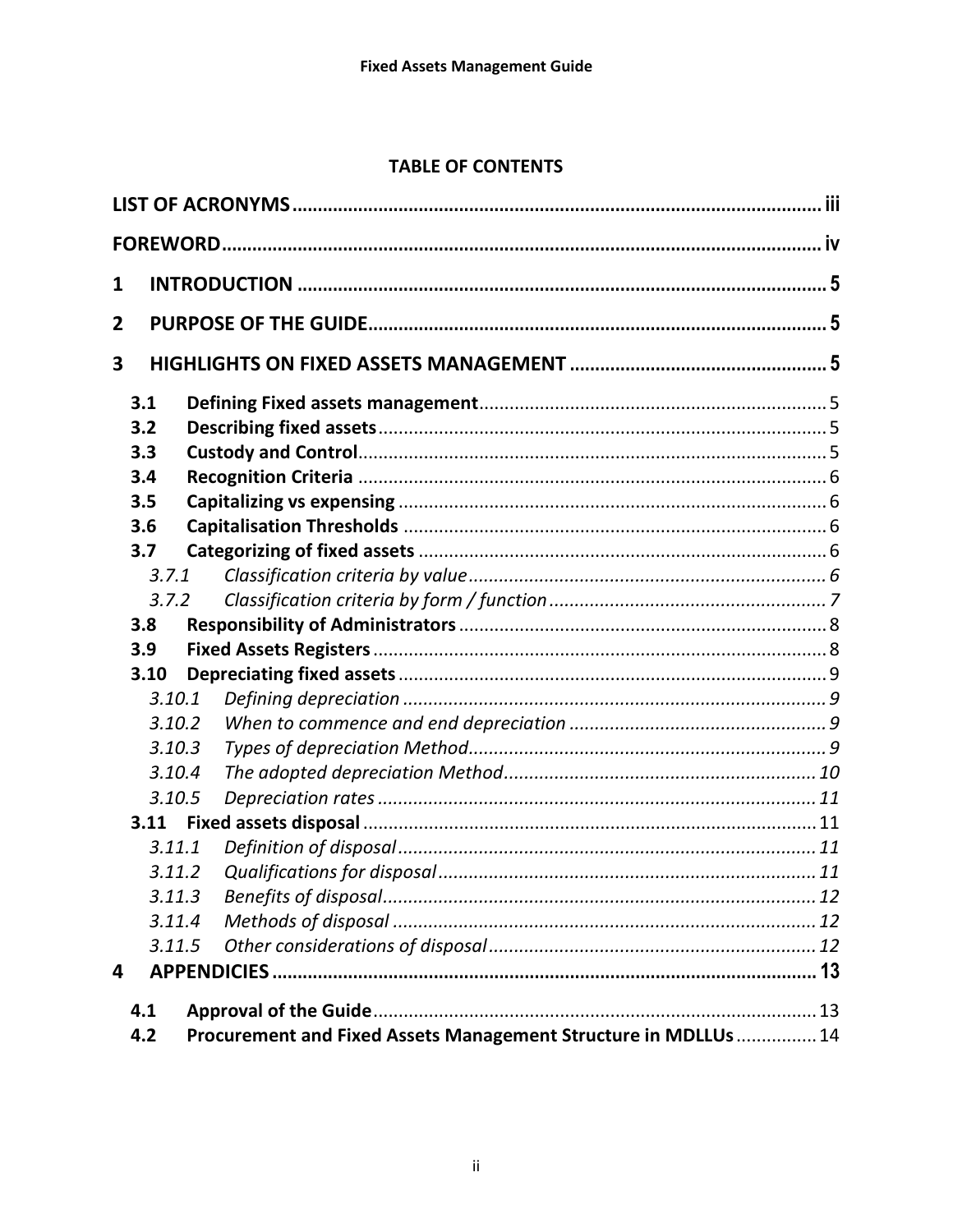# <span id="page-2-0"></span>**LIST OF ACRONYMS**

| ASL         | $\Rightarrow$ | <b>Approved Suppliers List</b>                 |  |
|-------------|---------------|------------------------------------------------|--|
| <b>CC</b>   | $\Rightarrow$ | <b>Contracts Committee</b>                     |  |
| EC          | $\Rightarrow$ | <b>Evaluation Committee</b>                    |  |
| НC          | $\Rightarrow$ | <b>Health Centre</b>                           |  |
| <b>HOD</b>  | $\Rightarrow$ | <b>Head of Department</b>                      |  |
| <b>HR</b>   | $\Rightarrow$ | Human Resource                                 |  |
| <b>HUMC</b> | $\Rightarrow$ | <b>Health Unit Management Committee</b>        |  |
| LLHU        | $\Rightarrow$ | Lower Level Health Units                       |  |
| <b>LPO</b>  | $\Rightarrow$ | Local Purchase Order                           |  |
| MD          | $\Rightarrow$ | Masaka Diocese                                 |  |
| <b>PDC</b>  | $\Rightarrow$ | Procurement & Disposal Committee               |  |
| <b>PCAC</b> | $\Rightarrow$ | <b>Procurement Complaints Appeal Committee</b> |  |
| PO.         | $\Rightarrow$ | <b>Purchasing Officer</b>                      |  |
| <b>POO</b>  | $\Rightarrow$ | Pre-Qualification Questionnaire                |  |
| Qty         | $\Rightarrow$ | Quantity                                       |  |
| SYD         | $\Rightarrow$ | Sum of the Year Digits                         |  |
| UD          | $\Rightarrow$ | <b>User Department</b>                         |  |
| <b>VAT</b>  | $\Rightarrow$ | Value Added Tax                                |  |
| Wt          | $\Rightarrow$ | Weight                                         |  |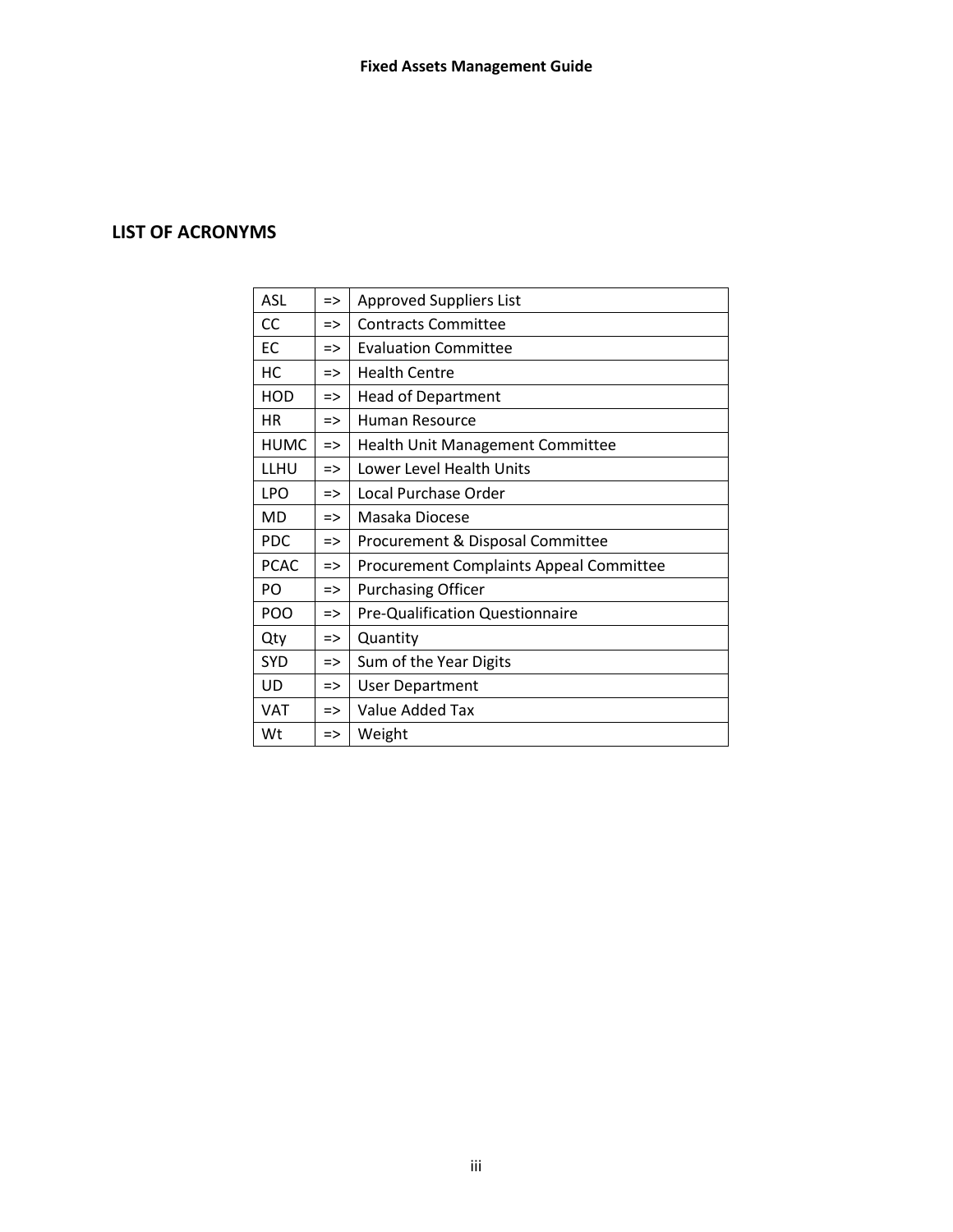# <span id="page-3-0"></span>**FOREWORD**

Just like the Procurement and Disposal Guide, this Guide has been prepared after sighting numerous and persistent fixed assets management deficiencies in many of our Health Centres.

This Guide is among others, meant to help the In-Charge(s) and their teams to understand the minimum requirements relating to the management of Fixed Assets.

Once in operation, we believe this Guide will enhance clarity in financial decision-making in relation to fixed assets. It will also ensure an appropriate balance between flexibility and efficiency, transparency and accountability of fixed assets management.

The better and more effectively the Health Centres will manage their assets, the greater the prospect of maximizing value from these assets.

Otherwise, without fixed asset management the Health Centres may experience: unplanned interruptions, equipment failures, misplaced or lost inventory and failure to meet compliance or regulatory standards.

So, we are hopeful that this Guide will help all staff members involved in the various fixed assets management actions conducted in the Lower Level Health Units of Masaka Diocese.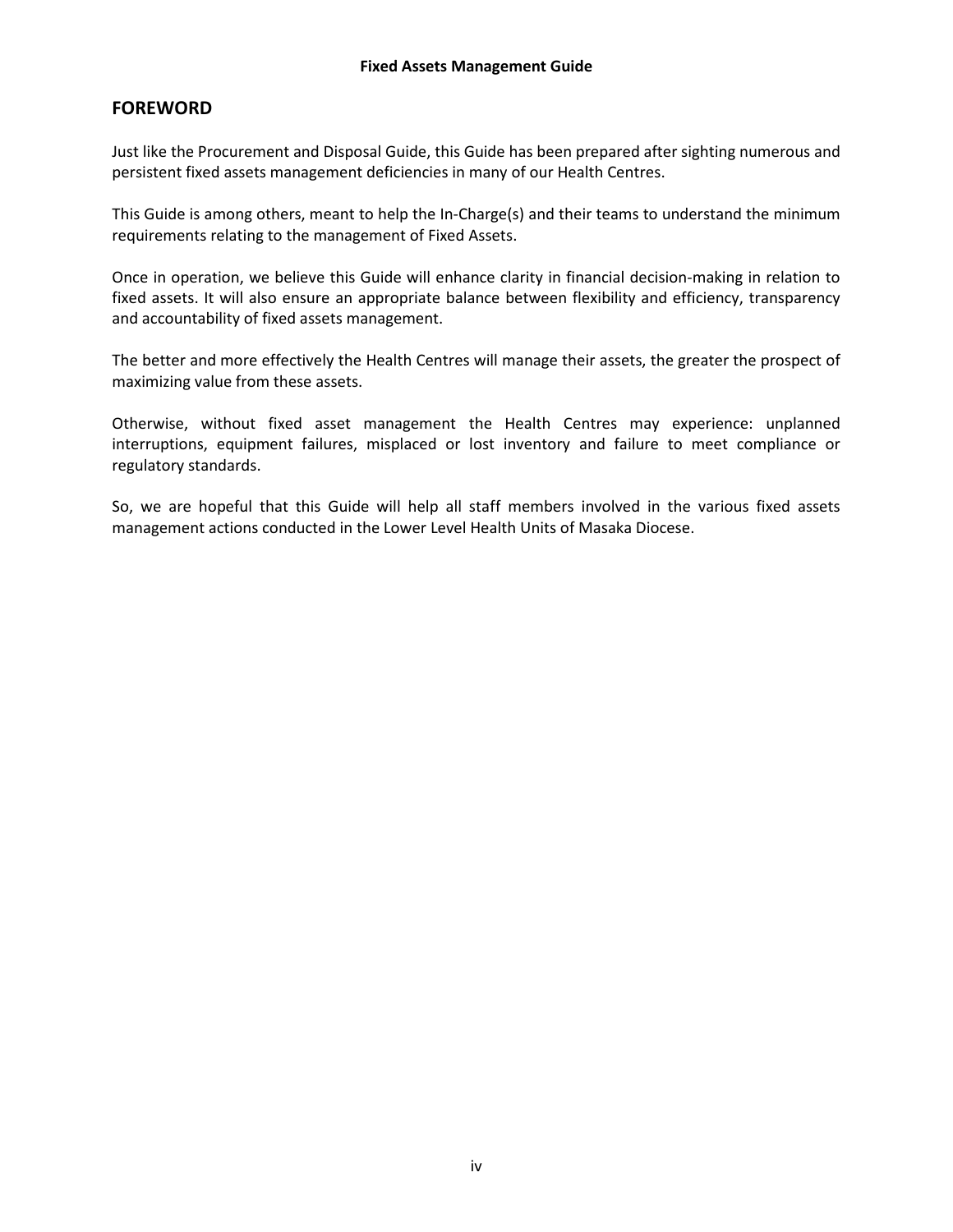# <span id="page-4-0"></span>**1 INTRODUCTION**

Both procurement and fixed assets management play a very significant role in determining an entity's success or failure.

Whereas procurement is the process of sourcing and acquiring purchases to satisfy a specific need, fixed assets management is an accounting process that seeks to track fixed assets for the purposes of financial accounting, preventive maintenance, and theft deterrence.

# <span id="page-4-1"></span>**2 PURPOSE OF THE GUIDE**

This Guide is meant to ensure uniformity and standardization in fixed assets management, amongst HCs in Masaka Diocese.

The Diocesan Health Coordinator's Office is desirous to have in place a harmonized policy, procedures and guidelines in managing of fixed assets in all its HCs.

# <span id="page-4-3"></span><span id="page-4-2"></span>**3 HIGHLIGHTS ON FIXED ASSETS MANAGEMENT**

#### **3.1 Defining Fixed assets management**

Fixed asset management is the process of tracking, maintaining and disposing off an entity's fixed assets to prevent any kind of loses.

In fixed assets management, often more attention is given to the stage of disposal. Many policy documents prioritize procurement and disposal only, yet also other aspects of fixed assets management are equally important.

Due to absence of fixed assets registers, many HCs face a significant challenge of trailing the location, quantity, condition, and maintenance and depreciation status of their fixed assets.

#### <span id="page-4-4"></span>**3.2 Describing fixed assets**

A fixed asset is a long lasting, tangible piece of property owned by the HC. When an asset is acquired, it should be entered in the fixed assets register so as to be recorded as a fixed asset in the balance sheet. In other words, the asset should: -

- 1. Have a useful life of greater than one year
- 2. Retain its original shape and appearance with use.
- 3. Be of significant value i.e. should have a value greater than the capitalization threshold

The capitalization limit is the amount of expenditure below which an item is recorded as an expense, rather than an asset.

#### <span id="page-4-5"></span>**3.3 Custody and Control**

All assets purchased using the HC's funds/money are owned by the HC until they are disposed of. HC assets must be acquired, recorded, safeguarded, transferred and disposed of in a responsible and accountable manner, and are to be controlled and safeguarded against misuse, loss, theft or damage.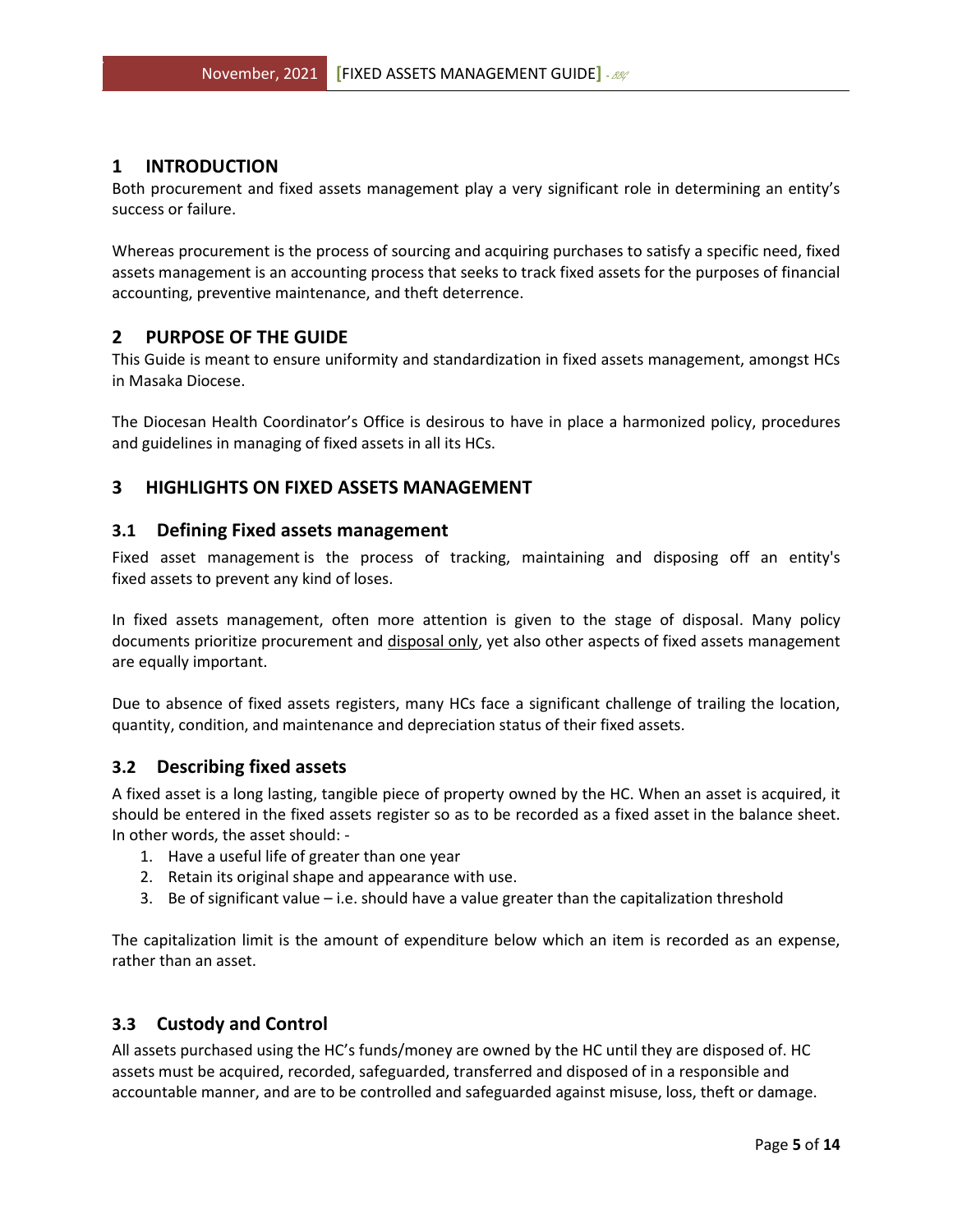# <span id="page-5-0"></span>**3.4 Recognition Criteria**

An asset is to be recognized in the HC's books when:

- 1. The risks and rewards of ownership of the asset have passed from the supplier to the HC
- 2. The cost (or fair value in the case of donated assets) can be measured reliably
- 3. The asset complies with the HC's capitalization thresholds

# <span id="page-5-1"></span>**3.5 Capitalizing vs expensing**

Capitalizing and expensing is an important aspect of a HC's financial decision-making. Entities have two options when adding a cost to their financial statement. They can either expense it or capitalize it.

If the HC chooses to expense the cost, it is subtracted from the revenue in the income statement to determine the surplus. On the other hand, when a HC capitalizes a cost, it is going to count towards capital expenditures, which in this case is referred to capitalization.

Capitalization in this case means accounting for a purchase in the HC's Balance sheet as an asset. In this case, the income statement will only feature the appropriate depreciation of the asset.

# <span id="page-5-2"></span>**3.6 Capitalisation Thresholds**

The HC follows the same procurement policies and procedures for the purchase of fixed assets as it does for the purchase of any other goods and services.

Capitalized items must be assets that the HC owns or controls and must have future measurable economic value.

In our HCs, assets are to be classified as capitalized fixed assets if their cost value is greater or equal to 200,000/= (including VAT).

Such fixed assets are capitalized because of their considerable value, for computation of depreciation and the resultant inclusion in the Balance sheet.

If purchased items do not fit the above mentioned parameters, then they should not be capitalized. They should instead be merely expensed.

# <span id="page-5-3"></span>**3.7 Categorizing of fixed assets**

Fixed assets should be recorded at cost of acquisition. Cost includes all expenditures directly related to the acquisition and the preparations for its intended use.

There are numerous categorizations of fixed assets. Fixed assets can be categorized by either their cost value, their form or their function.

# *3.7.1 Classification criteria by value*

<span id="page-5-4"></span>Fixed assets are hereby broken into two major categories i.e. capitalized fixed assets and inventoried fixed assets.

#### **1. Capitalized fixed assets**

Capitalized fixed assets are those fixed asset recorded or acknowledged as assets in the balance sheet SOFP. It is this act that is called "capitalizing".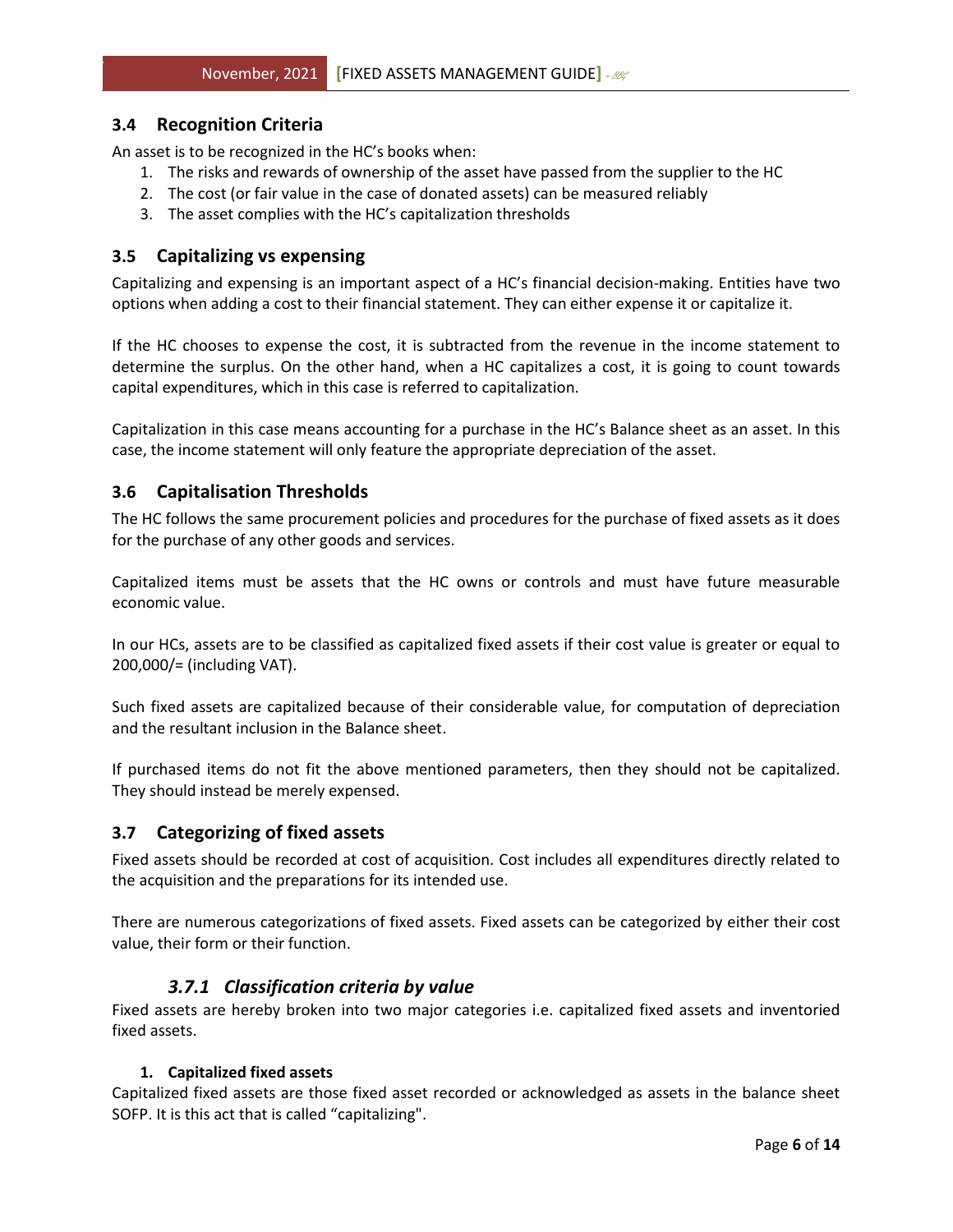All assets whose cost value is greater or equal to 200,000/= (including VAT) are to be classified as capitalized fixed assets.

All capitalized fixed assets must: -

- a. Be depreciated.
- b. Be recorded in the Health Unit's fixed assets register.
- c. Not be removed from the Health Centre's premises, or used other than in course of the HC's proposes, except with approval of the respective delegated authority.

#### **2. Inventory fixed assets**

Inventoried fixed assets can be those items whose cost value is between 1,000/= and 49,999/= (including VAT). These items are expensed off in the year of acquisition, but are maintained on the inventory lists.

All Inventoried fixed assets must be recorded in the HC's Inventory lists, but may not be depreciated.

However, with the above perspective of inventoried fixed assets, it implies that all fixed assets whose cost is below 1,000/= are directly expensed and such assets need not to be put on the inventory lists.

# *3.7.2 Classification criteria by form / function*

<span id="page-6-0"></span>Here we have the tangible and intangible fixed assets. Tangible fixed assets generally refer to assets that have a physical value. Such assets are normally referred to as Property, plant, and equipment (PPE).

The opposite of tangible assets are intangible assets, such as patents, trademarks and copyright. These all have an intangible value as they usually have little value to anyone outside of the given business.

|   | Class              | <b>Notes</b>                                                                        |
|---|--------------------|-------------------------------------------------------------------------------------|
| 1 | Land               | This is the only asset that is not depreciated, because it is considered to have    |
|   |                    | an uncertain useful life.                                                           |
| 2 | <b>Buildings</b>   | This account may include the cost of acquiring a building, or the cost of           |
|   |                    | constructing one.                                                                   |
| 3 | Construction<br>in | This account is a temporary one, and is intended to store the ongoing cost of       |
|   | progress.          | constructing a building.                                                            |
| 4 | Vehicles           | This include motor vehicles, motorcycles, bicycles and all machines that            |
|   |                    | transport people or goods.                                                          |
| 5 | &<br>Computers     | Includes desktop and laptop computers. For the accessories we can include a         |
|   | accessories        | broad array of computer equipment, such as routers, servers etc.                    |
| 6 | and<br>Furniture   | This is includes diverse assets as desks, tables, chairs, storage racks, and office |
|   | fixtures.          | cubicles.                                                                           |
|   |                    | Medical equipment consists of assets employed for the diagnosis, monitoring         |
| 7 | Medical equipment  | or treatment of medical conditions.                                                 |
| 8 | Machinery<br>and   |                                                                                     |
|   | equipment          | This includes machinery and equipment not elsewhere classified.                     |

Following are the most common classifications by form, function, usage, purpose or task: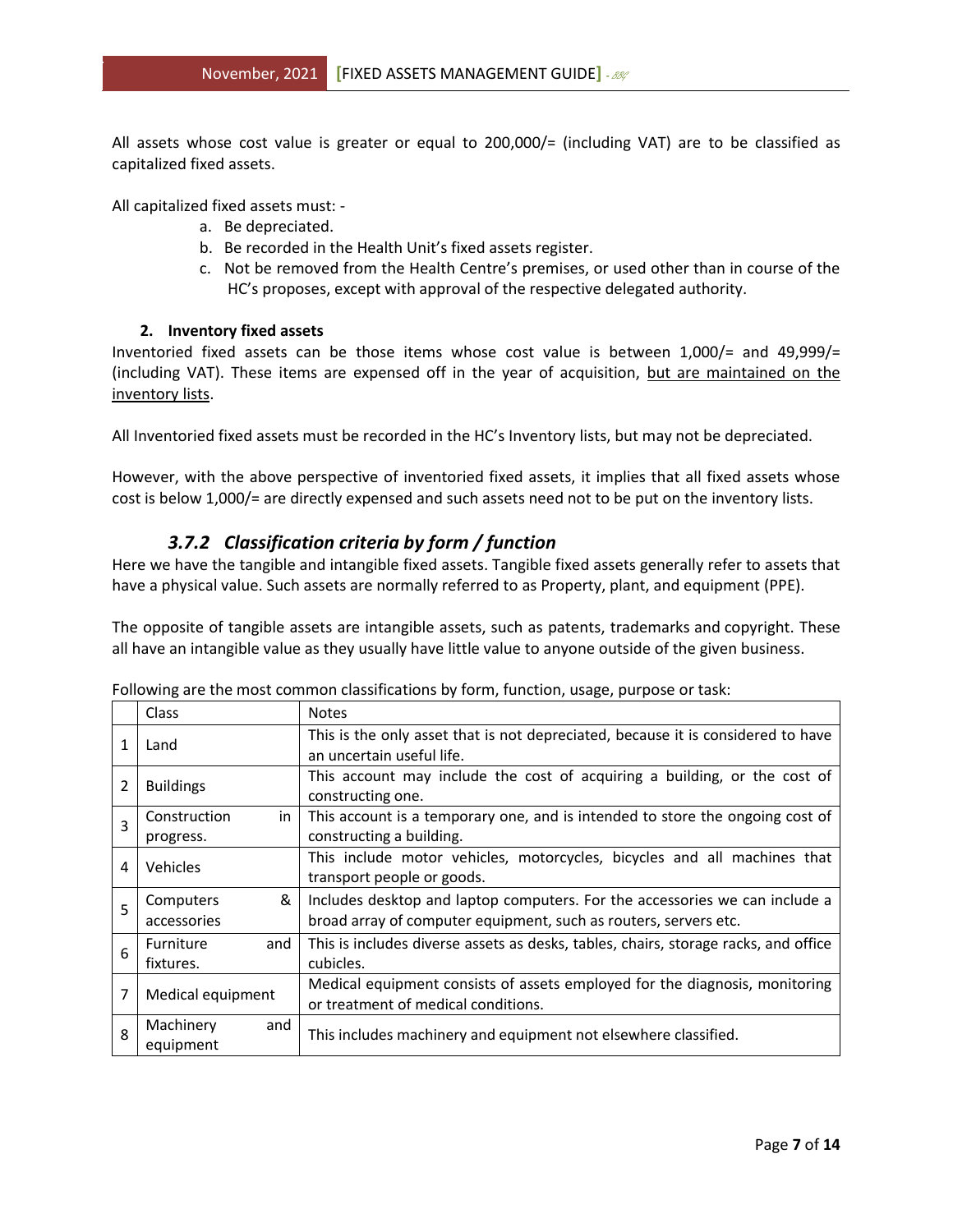#### <span id="page-7-0"></span>**3.8 Responsibility of Administrators**

The HC's assets should be acquired, recorded, safeguarded, transferred and disposed of in a responsible and accountable manner, and are to be controlled and safeguarded against misuse, loss, theft or damage.

The In-Charge is responsible for the custody and control (i.e. safeguarding) of all the HC's fixed assets. S/he has to: -

- 1. Verify with physical checking and documentary evidence, the receipt of all newly acquired/purchased fixed assets;
- 2. Make certain that such assets are recorded in the appropriate forms (i.e. fixed asset registers or inventory lists);
- 3. Track their movement whenever changes in possession are made i.e. from one person / department to the other.

In case of any loss, spoilage or theft, S/he has to ensure that a written report is made through her / him by the concerned person for submission to the HUMC.

#### <span id="page-7-1"></span>**3.9 Fixed Assets Registers**

Maintaining and updating the Fixed Asset Register is the responsibility of the In-Charge, who however may delegate this role to the Cashier/ Accountant.

All items of property, plant and equipment meeting the recognition criteria and capitalization thresholds must be entered into the fixed asset register.

The fixed assets register should record details which should among others include the following:

- 1. Asset number
- 2. Asset description
- 3. Asset class
- 4. Asset custodian
- 5. Location
- 6. Serial number (if provided)
- 7. Model number (if provided)
- 8. Acquisition date
- 9. Original purchase cost
- 10. Purchase reference
- 11. Estimated useful life
- 12. Accumulated Depreciation
- 13. Current year additions, disposals, depreciation expense, reclassifications and revaluations.

A physical count should be conducted at least once every other fiscal year for all fixed assets. Stock takes are undertaken to:

- 1. Verify the existence of assets recorded in the fixed asset register
- 2. Assess the serviceability of assets
- 3. Identify any loss or theft of assets

Revaluation of fixed assets may be conducted as often as required as considered appropriate by the HUMC.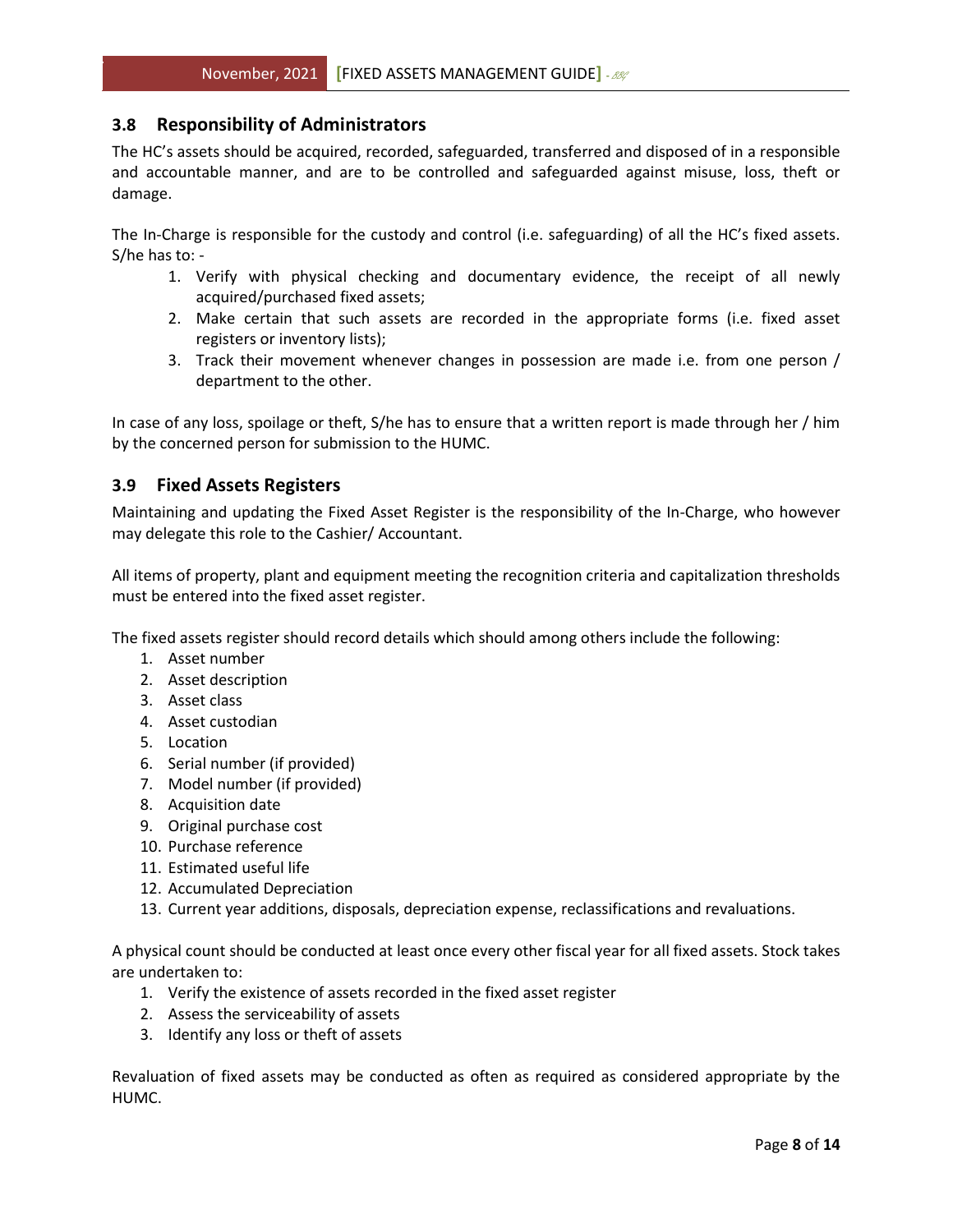#### <span id="page-8-1"></span><span id="page-8-0"></span>**3.10 Depreciating fixed assets**

#### *3.10.1* **Defining depreciation**

Depreciation is the term most often used to indicate that tangible assets have declined in service potential. It is process of allocating the cost of the asset to operations over the estimated useful life of the asset.

#### *3.10.2* **When to commence and end depreciation**

<span id="page-8-2"></span>Depreciation will have to be provided for all HCs property, plant and equipment other than land, buildings under construction and plant and equipment in progress.

Depreciation is to be calculated annually. Generally, the depreciable amount of an asset should be allocated on a systematic basis over its useful life.

Much as depreciation of an asset should ideally begin when the asset is available for use, that is, when it is in the location and condition necessary for it to be capable of operating in the manner intended by management, for convenient computations, no depreciation is to be charged neither in the year of acquisition nor disposal.

Also to note is that, depreciation will not cease when the asset becomes idle or is retired from active use unless the asset is fully depreciated.

#### *3.10.3* **Types of depreciation Method**

<span id="page-8-3"></span>Depreciation expense is used in accounting to allocate the cost of a tangible asset over its useful life. In other words, it is the reduction in the value of an asset that occurs over time due to usage, wear and tear, or obsolescence.

There are several methods of computing depreciation. But, the depreciation method used should reflect the pattern in which the asset's future economic benefits are expected to be consumed by the entity.

The three most common methods used for calculating depreciation expense are:

1. Straight-Line Method: –

With this method the expense amount is the same every year over the useful life of the asset. There is constant charge over the useful life if the asset's residual value does not change.

Depreciation Formula: Depreciation Expense = (Cost – Salvage value) / Useful life

2. Diminishing Balance Method: –

With this method an asset is expensed at a set percentage, and there is a decreasing charge over the useful life of the asset. The earlier periods bear a greater portion of the cost of consumption than later periods

This method results in a larger amount expensed in the earlier years as opposed to the later years of an asset's useful life.

Depreciation Formula: Depreciation Expense = Depreciation charge per year = (net book value – residual value) x depreciation factor

3. Sum-of-the-years-digits method: -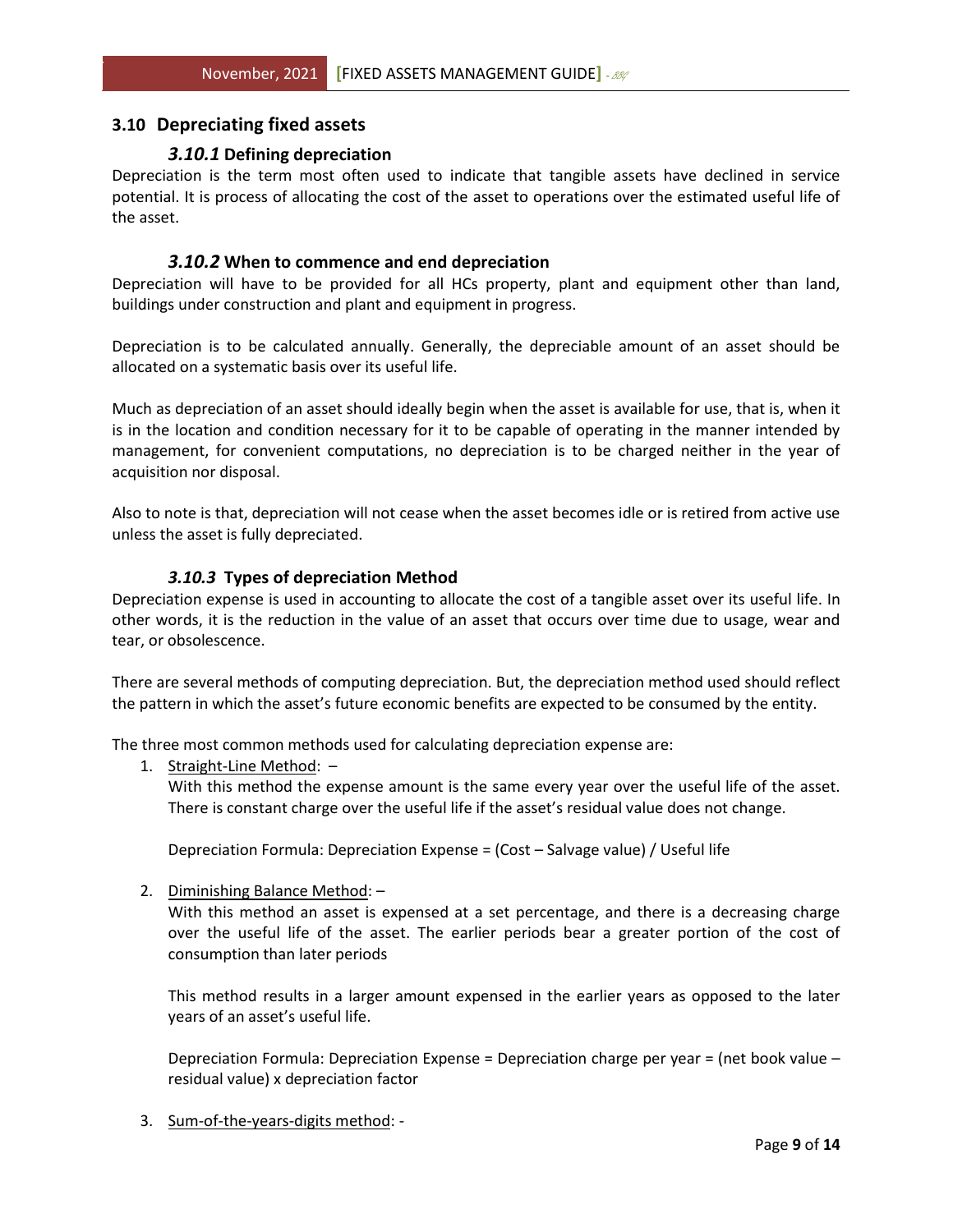With this method a higher expense is incurred in the early years and a lower expense in the latter years of the asset's useful life.

In the sum of the years digits depreciation method, the remaining life of an asset is divided by the sum of the years and then multiplied by the depreciating base to determine the depreciation expense.

Depreciation Formula: Depreciation Expense = (Remaining life / SYD) x (Cost – Salvage value)

SYD = Sum of the years digits

#### **Example**

ABC HC purchases a machine for Ugx 100,000. It has an estimated salvage value of Ugx 10,000 and a useful life of five years. The sum of the years' digits depreciation calculation is:

$$
SYD = \frac{n(n+1)}{2} \quad \text{where } n = \text{estimated useful life}
$$
\n
$$
SYD = \frac{5(5+1)}{2} = 15
$$

This formula yields the sum of each year of the estimated useful life:  $1 + 2 + 3 + 4 + 5 = 15$ 

Schedule depicting the computation of SYD method of depreciation

| Year   | Remaining<br>estimated useful<br>life at beginning of year | <b>SYD</b> | Applicable<br>percentage | Annual<br>depreciation |
|--------|------------------------------------------------------------|------------|--------------------------|------------------------|
| 1      | 5                                                          | 5/15       | 33.33%                   | 30,000                 |
| 2      | 4                                                          | 4/15       | 26.67%                   | 24,000                 |
| 3      | 3                                                          | 3/15       | 20.00 %                  | 18,000                 |
| 4      | $\overline{2}$                                             | 2/15       | 13.33%                   | 12,000                 |
| 5      | 1                                                          | 1/15       | 6.67%                    | 6,000                  |
| Totals | 15                                                         |            | 100.00%                  | 90,000                 |

#### *3.10.4* **The adopted depreciation Method**

<span id="page-9-0"></span>The HCs are to use the Reducing balance method of depreciation because this method reflects the fact that assets are typically more productive in their early years than in their later years.

Also, the practical fact is that any asset (think of buying a car) loses more of its value in the first few years of its use.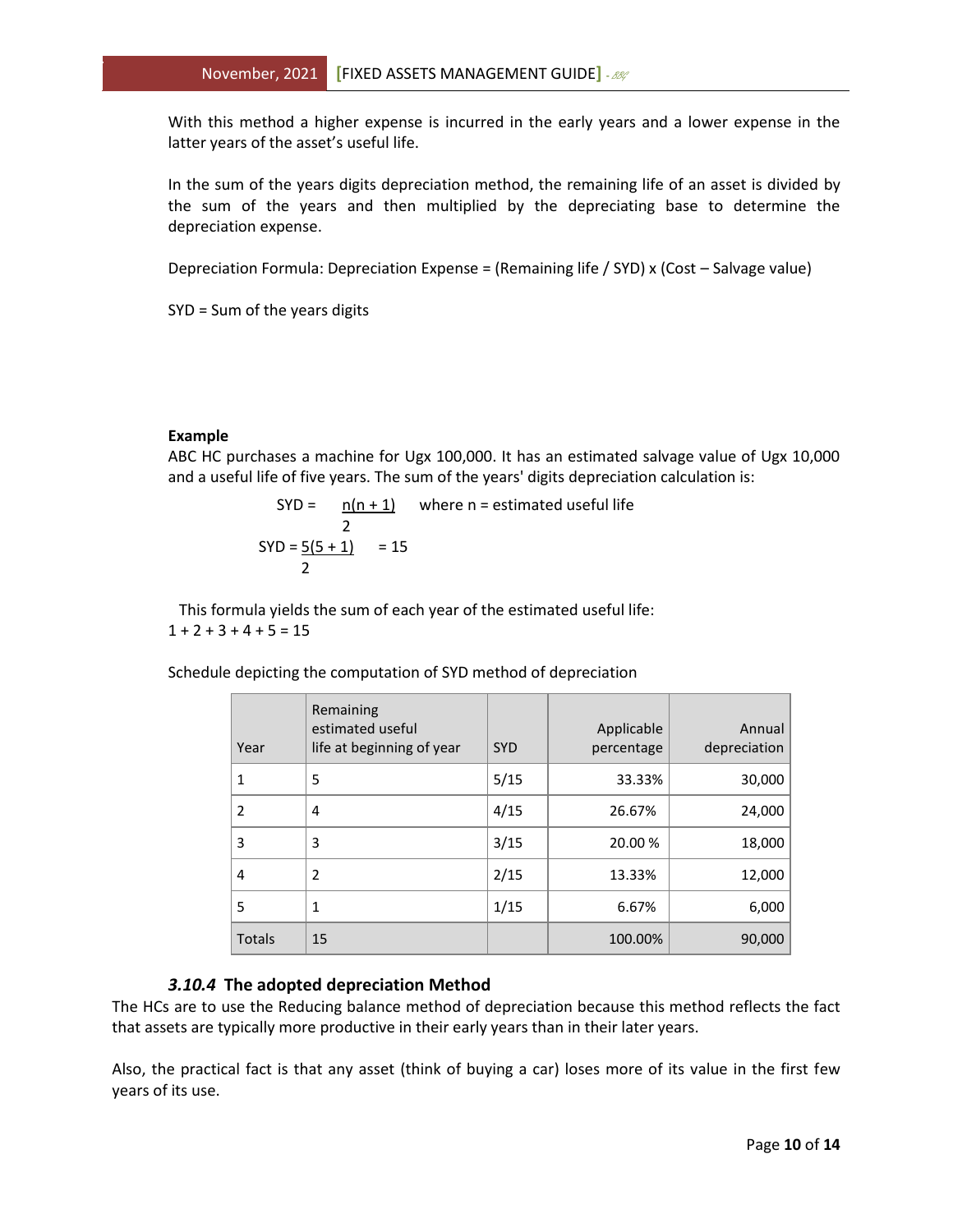Accordingly, the reducing balance method is preferred because it results in depreciation expenses that reflect the assets' productivity, functionality, and capacity to generate revenue.

# *3.10.5* **Depreciation rates**

<span id="page-10-0"></span>The service life of a fixed asset for financial reporting may be arrived at, by management after considering some of the following factors:

- 1. Type of asset
- 2. Condition when purchased: New or used
- 3. Past experience
- 4. Expected usage: Normal or excessive
- 5. Expected obsolescence / scrap value

|   | <b>Class</b>             | <b>Depreciation rate</b> | <b>Useful life</b> |
|---|--------------------------|--------------------------|--------------------|
|   | Land                     | 0.00%                    | Unlimited years    |
| 2 | <b>Buildings</b>         | 2.00%                    | 20 years           |
| 3 | Construction in progress | 0.00%                    | Not yet complete   |
| 4 | Vehicles                 | 20.00%                   | 5 years            |
| 5 | Computers & accessories  | 33.30%                   | 3 years            |
| 6 | Furniture and fixtures.  | 10.00%                   | 10 years           |
|   | Medical equipment        | 20%                      | 5 years            |
| 8 | Machinery and equipment  | 20.00%                   | 5 years            |

The overview of the proposed depreciation rates and useful lives for HC's assets could be as follows:

# <span id="page-10-2"></span><span id="page-10-1"></span>**3.11 Fixed assets disposal**

# *3.11.1* **Definition of disposal**

Disposal is the action or process of getting rid of something. In the context of this guide, fixed assets disposal can mean reallocation, donation, write off, sale, loss / theft.

Disposal is an aspect of fixed assets management, indeed it is last stage of the fixed assets management cycle. The cycle literally begins with procurement.

Based on the above interpretation, fixed asset disposal is the removal of a long-term asset from the HC' accounting records.

# *3.11.2* **Qualifications for disposal**

<span id="page-10-3"></span>Normally, fixed assets can be available for disposal because they are:

- 1. No longer required due to changed procedures, functions or usage patterns
- 2. Occupying storage space and not being needed in the foreseeable future
- 3. Reaching their optimum selling time to maximize returns
- 4. Part of an asset replacement program
- 5. Required to be disposed of under a particular policy
- 6. Technologically obsolete and operationally inefficient
- 7. No longer complying with workplace health and safety standards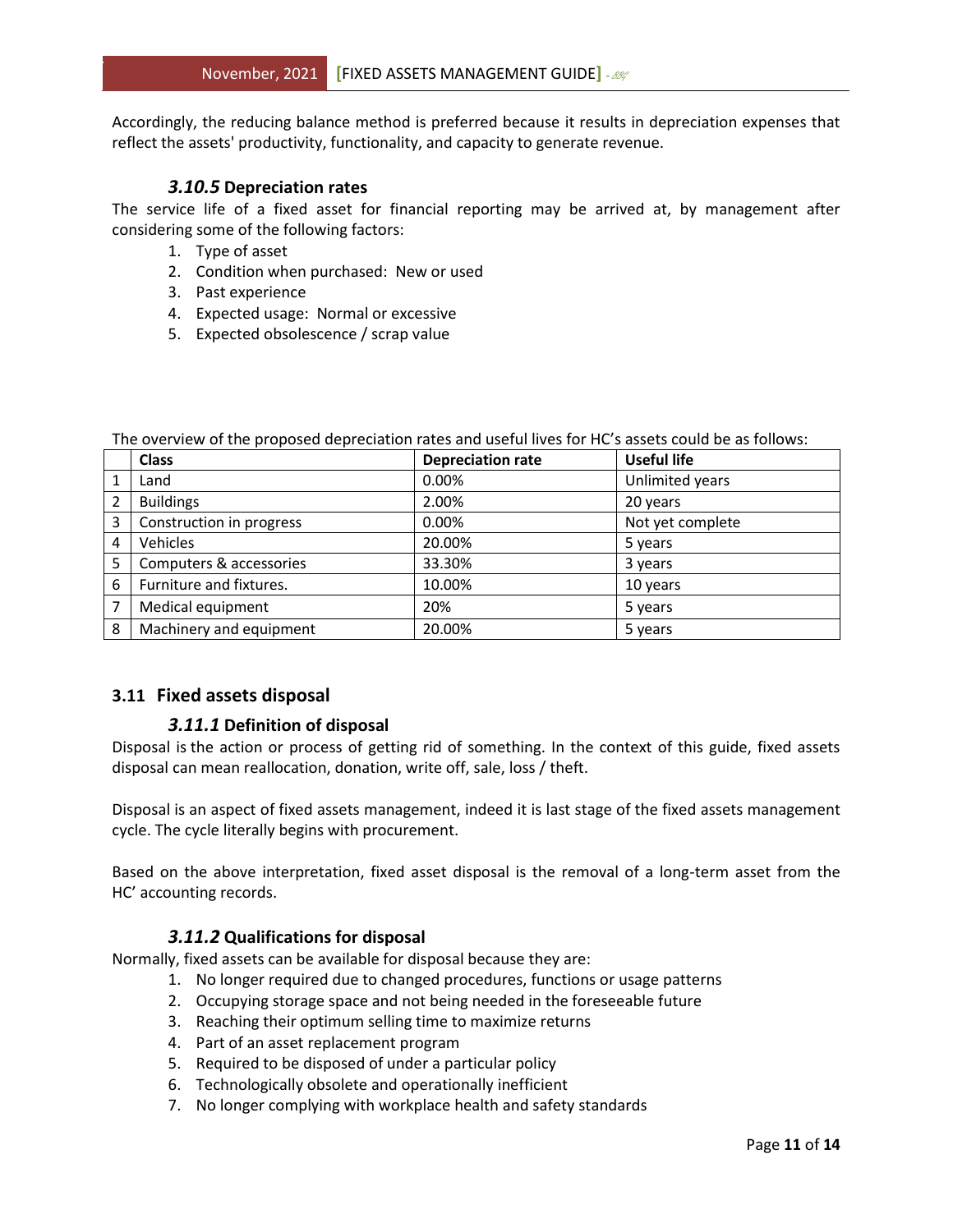8. Beyond repair but able to be sold for scrap

UDs are encouraged to recommend the disposal of assets where the cost of holding the asset exceeds its benefits.

#### *3.11.3* **Benefits of disposal**

<span id="page-11-0"></span>Fixed assets disposal is an important concept because capital assets are essential to successful health care operations. Moreover, proper accounting of the disposal of an asset is critical to maintaining updated and clean accounting records.

Otherwise, the benefits of timely and proper disposal of fixed assets to the HC, are but not limited to the following:

- 1. Reducing or avoiding unnecessary logistical costs such as storage and handling costs. ·
- 2. HCs can recoup some reasonable value from the said obsolete items.
- 3. Timely disposal makes property available to other sections of the HC i.e. by using another department's idle equipment.
- 4. If not compliant or properly done and in a transparent manner, HCs are susceptible to losing funding.

#### *3.11.4* **Methods of disposal**

<span id="page-11-1"></span>Fixed assets may be disposed of by:

- 1. Direct sale either internally or externally
- 2. Sale by auction
- 3. Disposal by scrapping or dumping where the asset has little or no resale value
- 4. Donation / Transfer to another Health Centre

On offering items for sale, the HC must be careful to not misrepresent the items or offer any kind of warranty I.e. all items are to be sold on **"as is", "where is"** basis with no guarantee or warranty expressed or implied as to the condition of the items.

The above expression implies that, there will be "no refunds" made to the purchasers after paying for the disposed items.

Choice of the most appropriate disposal option will normally be influenced by the nature of the items for disposal and by their location and market value.

#### <span id="page-11-2"></span>*3.11.5* **Other considerations of disposal**

#### *3.11.5.1 Inappropriate disposals methods*

- 1. Throwing equipment and materials in the trash.
- 2. Putting equipment in the lobby / hall under a sign saying "Free".
- 3. Taking home equipment, materials, supplies, or unusable parts for personal use.
- 4. Donating equipment without appropriate approval and authorization.

#### *3.11.5.2 Authorisations for disposal of fixed assets*

The authorization mandate for the procurement and disposal: -

- 1. Of all capitalized fixed assets is vested in the HUMC.
- 2. Of all inventoried fixed assets is vested in the PDC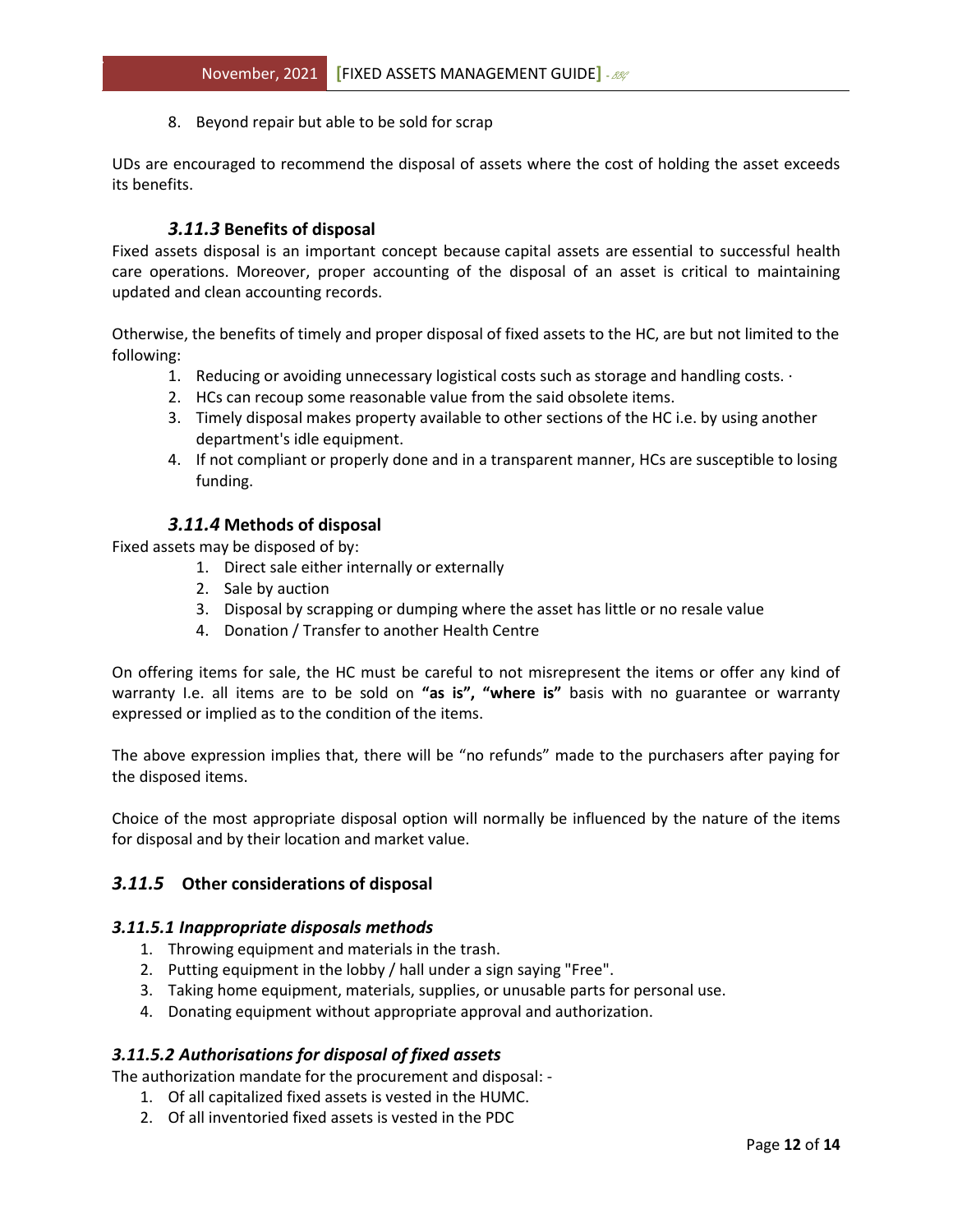# *3.11.5.3 Reporting of disposals of assets*

Adequate documentation about the disposal must be completed and retained by the Finance Office. The following essential information should be provided in the disposal report:

- 1. Asset description
- 2. Asset number
- 3. Disposal date
- 4. Sale price
- 5. Receipt No. / Account Number (where sale proceeds are credited)
- 6. Disposal method
- 7. Sold to

# *3.11.5.4 Revenue Item Codes for Proceeds from Disposal*

All sale proceeds from the disposed of assets have to be acknowledged in the HC's books of accounts. These may be recorded as "Sale of Assets" or split as follows for better trailing or the resultant incomes from the disposals: -

- *a. Sale of Depreciated Assets – i.e. this code is to be capturing the gross cash proceeds or trade-in value from the disposal of assets recognized in he fixed asset register.*
- *b. Sale of Non-Depreciable Assets i.e. this code is to be capturing the gross cash proceeds or tradein value from the disposal of assets not recognized in he fixed asset register.*

# <span id="page-12-0"></span>**4 APPENDICIES**

# <span id="page-12-1"></span>**4.1 Approval of the Guide**

The following persons on behalf of Masaka Diocesan Health Board hereunder cause their respective hands in approval this Guide on this day of ........................... and shall be in effect from the day of …………………………………………..

|    | <b>Designation</b> | <b>Name</b> | <b>Telephone</b> | Signature |
|----|--------------------|-------------|------------------|-----------|
| 1. |                    |             |                  |           |
|    |                    |             |                  |           |
|    |                    |             |                  |           |
| 2. |                    |             |                  |           |
|    |                    |             |                  |           |
|    |                    |             |                  |           |
| 3. |                    |             |                  |           |
|    |                    |             |                  |           |
|    |                    |             |                  |           |

| <b>Stamp / Seal</b> |  |  |
|---------------------|--|--|
|                     |  |  |
|                     |  |  |
|                     |  |  |
|                     |  |  |
|                     |  |  |
|                     |  |  |
|                     |  |  |
|                     |  |  |
|                     |  |  |
|                     |  |  |